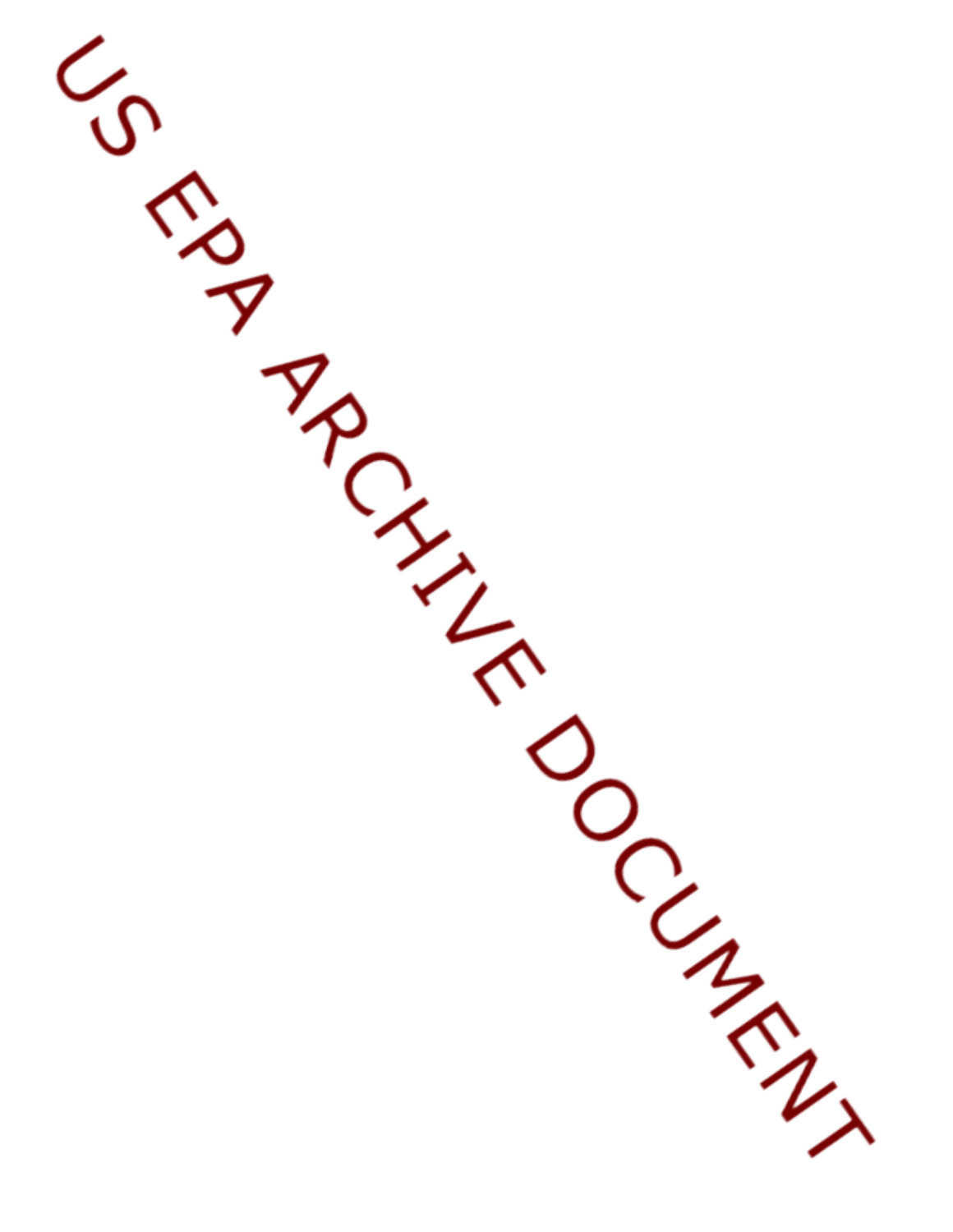## **Consumer Factsheet on: 1,1,1-TRICHLOROETHANE**

### [List of Contaminants](http://www.epa.gov/safewater/hfacts.html)

 As part of the Drinking Water and Health pages, this fact sheet is part of a larger publication: **National Primary Drinking Water Regulations** 

 States Environmental Protection Agency (EPA). This is a factsheet about a chemical that may be found in some public or private drinking water supplies. It may cause health problems if found in amounts greater than the health standard set by the United

#### **What is 1,1,1-TCA and how is it used?**

 1,1,1-Trichloroethane (1,1,1-TCA) is an organic liquid with a chloroform-like odor. It is largely used as a solvent removing grease from machined metal products, in textile processing and dyeing and in aerosols.

 The list of trade names given below may help you find out whether you are using this chemical at home or work.

#### **Trade Names and Synonyms:**

Chloroethene Methylchloroform Aerothene TT Algylen Alpha-T Chlorten Gemalgene Genklene Dowclene Solvent 111 **Trichloran** Inhibisol

#### **Why is 1,1,1-TCA being Regulated?**

 based solely on possible health risks and exposure, are called Maximum Contaminant Level Goals. In 1974, Congress passed the Safe Drinking Water Act. This law requires EPA to determine safe levels of chemicals in drinking water which do or may cause health problems. These non-enforceable levels,

 protection would not cause any of the potential health problems described below. The MCLG for 1,1,1-TCA has been set at 0.2 parts per million (ppm) because EPA believes this level of

 Based on this MCLG, EPA has set an enforceable standard called a Maximum Contaminant Level (MCL). MCLs are set as close to the MCLGs as possible, considering the ability of public water systems to detect and remove contaminants using suitable treatment technologies.

 it occur in drinking water. The MCL has been set at 0.2 ppm because EPA believes, given present technology and resources, this is the lowest level to which water systems can reasonably be required to remove this contaminant should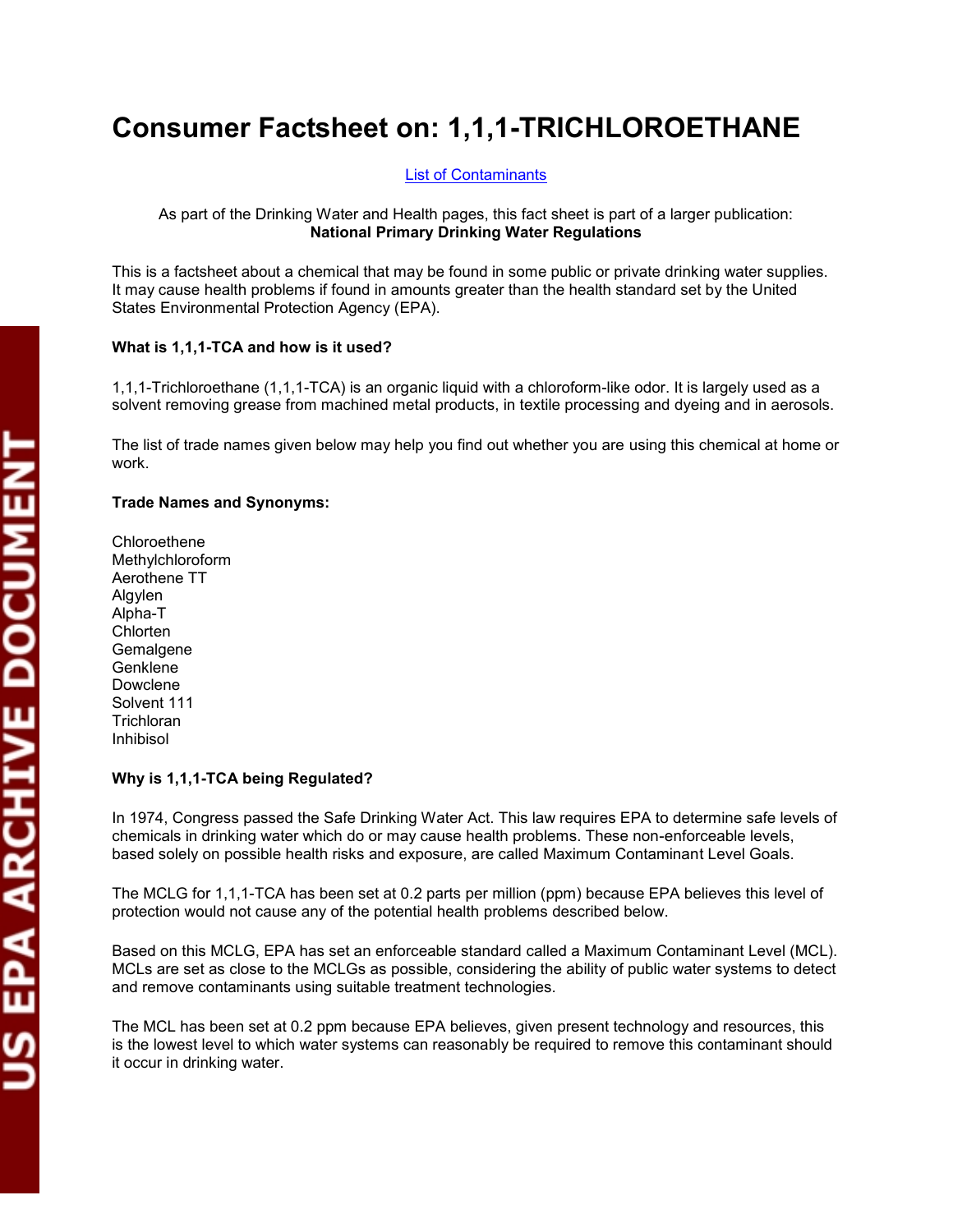These drinking water standards and the regulations for ensuring these standards are met, are called National Primary Drinking Water Regulations. All public water supplies must abide by these regulations.

#### **What are the Health Effects?**

Short-term: EPA has found 1,1,1-TCA to potentially cause the following health effects when people are exposed to it at levels above the MCL for relatively short periods of time: damage to the liver, nervous system and circulatory system.

 Long-term: 1,1,1-TCA has the potential to cause the following effects from a lifetime exposure at levels above the MCL: liver, nervous system and circulatory system damage.

#### **How much 1,1,1-TCA is produced and released to the environment?**

Demand for 1,1,1-trichloroethane was 705 million lbs. in 1989. 1,1,1-TCA is likely to enter the environment by evaporation or in wastewater from its production or use in metal cleaning. It can also enter the environment in leachates and volatile emissions from landfills.

From 1987 to 1993, according to EPA's Toxic Chemical Release Inventory, releases to water and land totalled over 1 million lbs. These releases were primarily from metal fabrication industries. The largest releases occurred in California and Georgia. The largest direct releases to water occurred in Utah and Indiana.

#### **What happens to 1,1,1-TCA when it is released to the environment?**

 1,1,1-TCA will evaporate rapidly from water and soil. It does not bind to soils nor is it broken down by microbial action, so it may leach to ground water. It has little tendency to accumulate in aquatic life.

#### **How will 1,1,1-TCA be Detected in and Removed from My Drinking Water?**

contaminant. The regulation for 1,1,1-TCA became effective in 1989. Between 1993 and 1995, EPA required your water supplier to collect water samples every 3 months for one year and analyze them to find out if 1,1,1-TCA is present above 0.5 ppb. If it is present above this level, the system must continue to monitor this

 methods have been approved by EPA for removing 1,1,1-TCA: Granular activated charcoal in combination with Packed Tower Aeration. If contaminant levels are found to be consistently above the MCL, your water supplier must take steps to reduce the amount of 1,1,1-TCA so that it is consistently below that level. The following treatment

#### **How will I know if 1,1,1-TCA is in my drinking water?**

 be required to prevent serious risks to public health. If the levels of 1,1,1-TCA exceed the MCL, 0.2 ppm, the system must notify the public via newspapers, radio, TV and other means. Additional actions, such as providing alternative drinking water supplies, may

#### **Drinking Water Standards:**

Mclg: 0.2 ppm

Mcl: 0.2 ppm